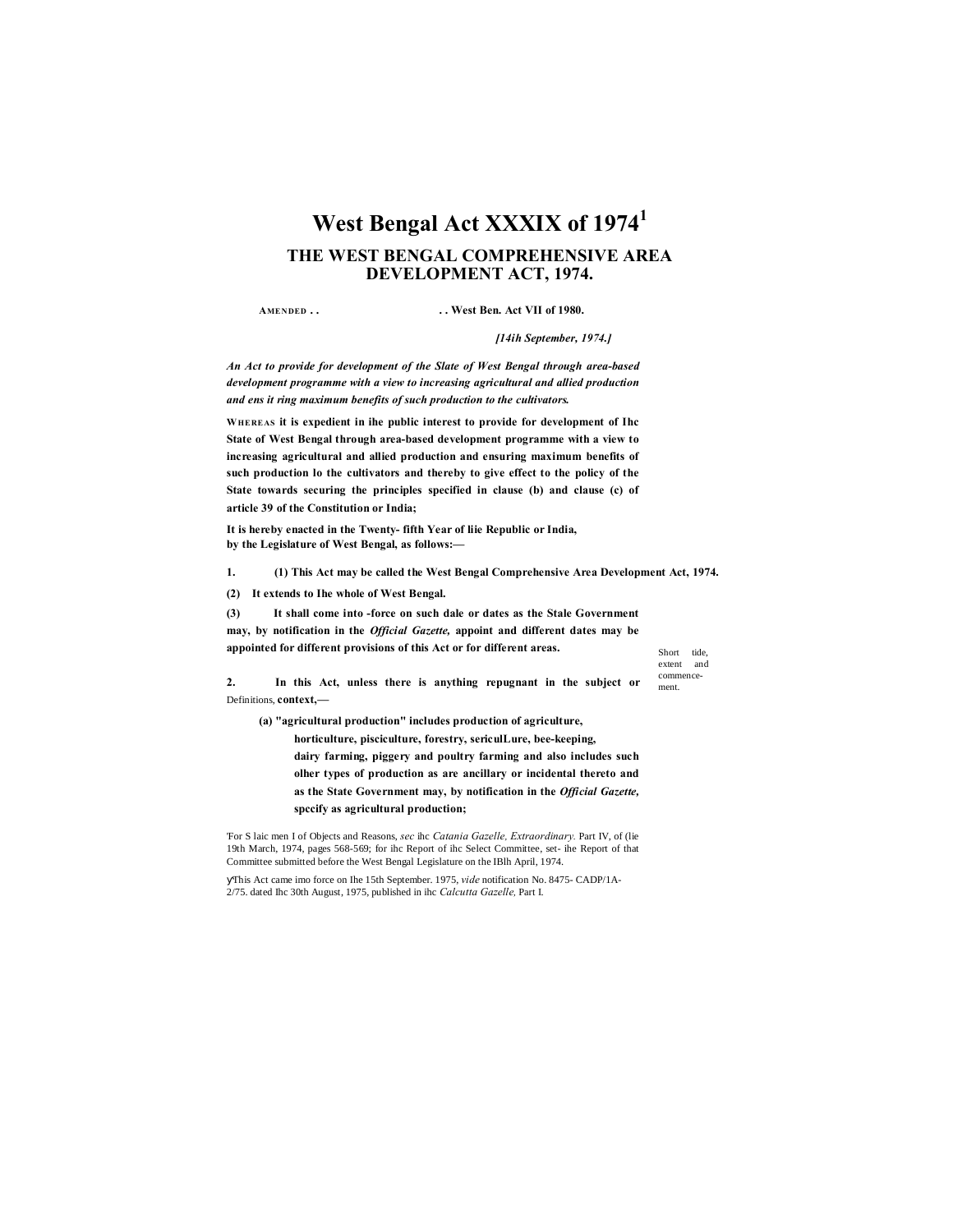**[West Ben. Act**

#### *(Sections 3-6.)*

- **(b) "Corpora I ion" means the West Bengal Comprehensive Area Development Corporation established under sub-scclion (1} of section 3;**
- **(c) "cultivator" means a person engaged in agricultural production either in the capacity of an owner or a lessee or a** *bargadar* **or a labourer;**
- **(d) "notified area" means an area notified under sub-section (2) of section 15;**
- **(c) "prescribed" means prescribed by rules made by the State Government under this Act;**
- **(0 "project" includes schcme or schemes undertaken within a notified area for the purpose of fulfilling the objects referred to in section 8;**
- **(g) "regulations" means regulations made by the Corporation under this Act.**

Esiabiishmcnl of ihc Comprehen-<br>sive Area Area Dcv clopmen I Corporal ion.

**3. (I) The State Government shall, as soon as may be after (he commencement of this Act, by a notification in the** *Official Gazette,* **establish for the Si ate of West Bengal a Corp oration to be called the West Bengal Comprehensive Area Development Corporation.**

**(2) The Corporation shall be a body corporate having perpetual succession and a common seal and may by ihe said name sue or be sued.**

Members and ihcir **Icmis or**  office.

**4. (1) The Corporation shall consist of a Chairman, a Vice- Chaimian. and such number of other members not exceeding thrity as the State Government may ihink fit to appoint.**

**(2) The term of office of, and Ihc manner of filling casual vacancics among, the members of the Corporation shall be such as may be prescribed.**

**Removal »r a member**  from office.

**5. The State Government may remove from office any member of Ihe Corporation who has, in the opinion of the Slate Government, so abused his position as to render his cominuance tn office as a member of the Coiporation detrimental to the interests of the Corporation.**

Executive Viec-

**6. (1) The State Government shall, subject to such terms and conditions as may be prescribed, appoint a member of the Coiporation to be the Executive Vice-Chairman oF the Corporation who shall be its Chief Executive Officer.**

**(2) The Executive Vicc-Chainiian shall exercise such powers and perform such duties as may be nrovided hv rcnuTminnc**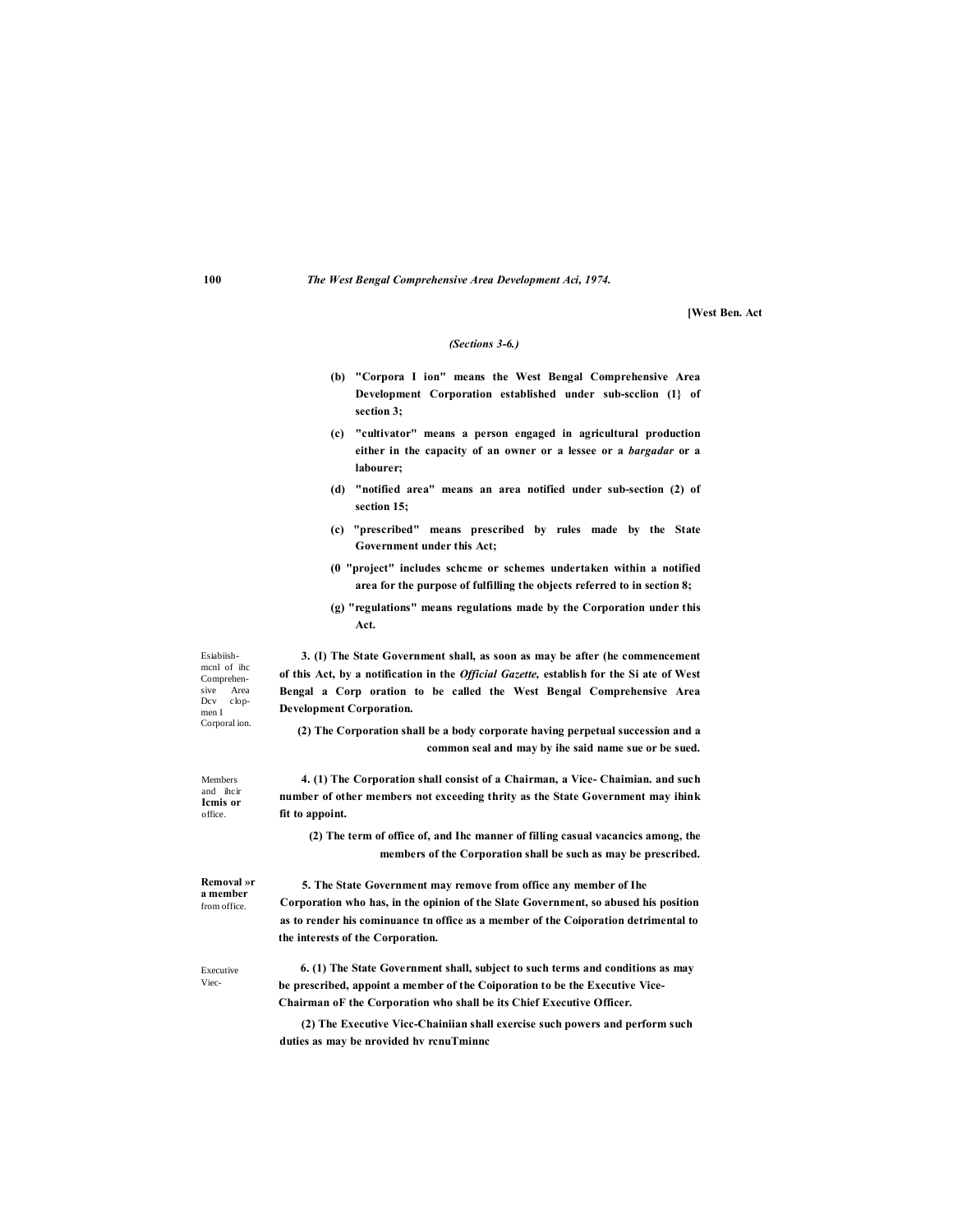# **XXXIX of 1974.]** *The West Bengal Comprehensive Area Development Act, J974.* **101** *(Sections 7-10.)*

**7. Subject to such terms and conditions as may be provided by regulations, the Corporation may appoint such officers and other employees as il considers necessary for the purpose of canying oui ihe provisions of this Act:**

**Provided that no person whose honorarium or maximum salary exceeds fifteen hundred rupees per month shall be appointed by the Corporation except with ihe previous approval of the State Government.**

**8. '(1) The Corporation shall be responsible for drawing up and implementation of projects for comprehensive development of selected areas in the Stale wilh a view to increasing agricultural production and ensuring maximum benefits of such production to the cultivators.**

**'(2) The Corporation shall be deemed to be an agriculturist for the purpose of any law for ihe time being in force in the State of West Bengal. .**

**9. The Corporation shall. Tor the purpose of carrying out its functions under this Act, have the following powers, namely:—**

- **(a) to acquire, hold and dispose of movable and immovable property; '**
- **(b) lo incur expenditure in the discharge of its functions under this Act;**
- **(c) lo borrow money with or without interest subject to such lerms and conditions as may be prescribed, and for that purpose pledge, hypothecate or morlgage any of its assets;**
- **(d) lo advance loans on such terms and conditions as may be prescribed;**
- **(c) to write off loans subject to such conditions as may be prescribed;**
- **(f) lo enter into or perform such contracts as may be necessary for the performance of its duties and the exercise of its powers under this Act.**

**10. ([) The Corporation shall meet at such times and at such places and observe such rales of procedure in regard lo the transaction of business at its meetings as may be provided by regulations.**

**(2) The first meeting of the Corporation shall be held in accordance wilh such procedure as may be prescribed.**

'Scclion S was rc-numbered sub-sec lion (I) of this section and after sub-sec lion (1) m so rc-numbered, sub-scciion (2) was added by s. 2 of the Wcsl Bengal Comprehensive<br>s  $\hat{0}$  r \* i . 1 i  $\hat{t}$  i r t c n fiir,,,, l i - . , . \* ^' i t , š r

Officers .ind ulhcr employees or the Curpnrauon

Object\* of ihc Corporal ion.

Powers r' the Corporation.

Meetings of the Corporation.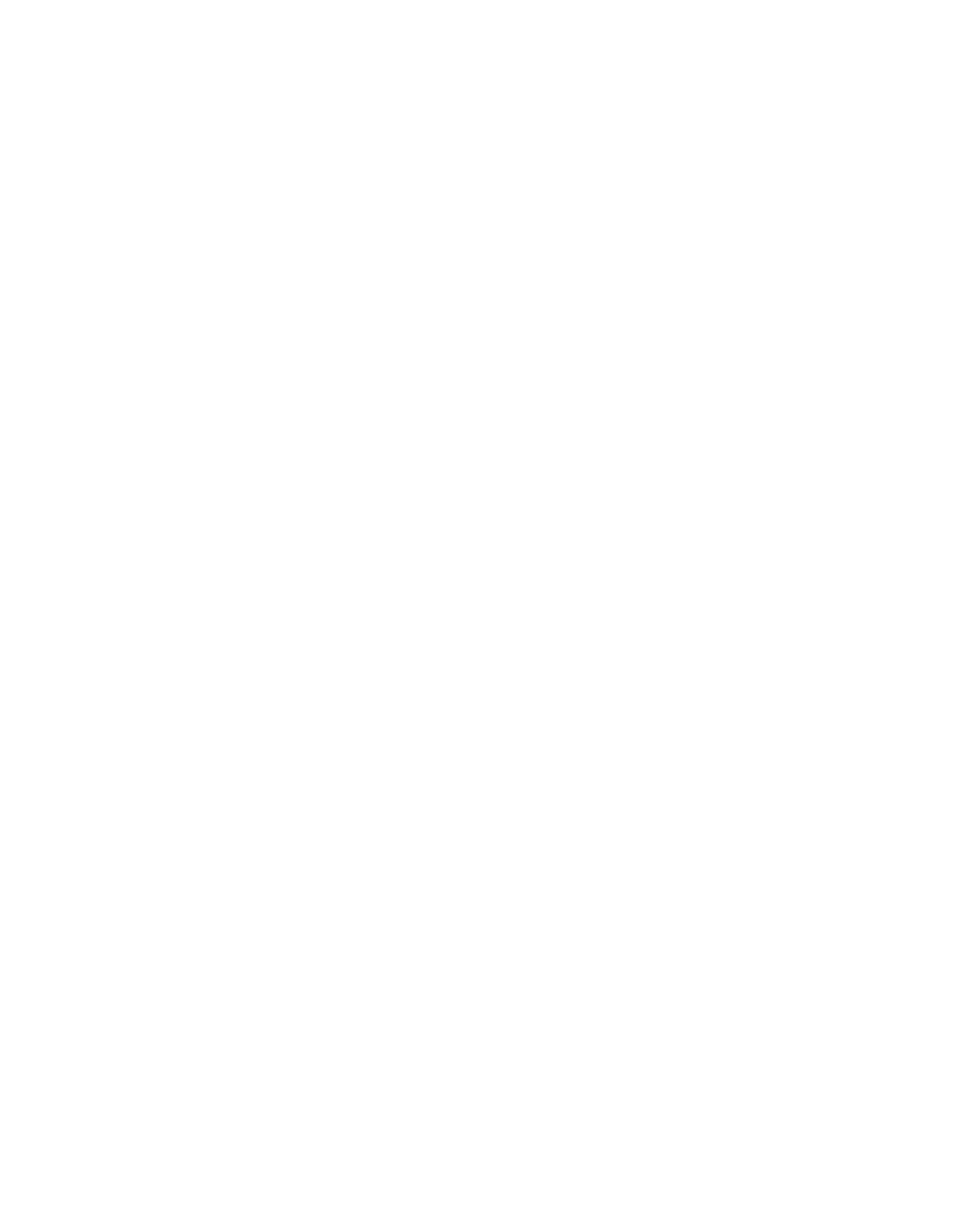**[West**

#### *(Sections I1 -13.)*

**XI. The Corporation may, by resolution, constitute different committees consisting or such** number **of persons noi exceeding five, on such terms and conditions and for such purposes in connection with execution of any scheme or schemes, as may be specified in the resolution.**

**12. The Slate Government may, from lime lo time, make grants and advance loans to, rnd act as a guarantor for loans lo be obtained by, llie Corporation for the purposes of this Act on such terms and conditions as the Stale Government may determine in each case.**

**13. (1) The Corporation shall constitute for each dislrici a District Comprehensive Area Development Council (liereinafier referred to as the Council) with a view to aiding and advising (he Corporation with regard to ihe projects undertaken in the district.**

**'(2) The Council shall consist of the following persons:- •**

**(i) die** *Sabhadhipiui* **and the** *Sahakari Sabhadhipati* **of the** *Zilla Pari shad',*

- **(ii) the** *Sabhaptiiis* **and the** *Sahakari Sabhapatis* **gf the** *Panchuyat Sam it is* **within the notified area;**
- **(iii) members of the** *7.it!a Pari si tad* **elected thereto from ihe constituencies comprising the notified area;**
- **(iv) [he District Magistrate;**
- **(v) (he Additional District Magistrates;**
- **{vi) the Subdivisions! Officers and the Block Development Officers having jurisdiction over the notified urea;**
- **(vii) ihe Assistant Registrar of Co-operative Societies within the noti Tied area;**
- **(viii) the district level officers of fishery, industries centre, animal husbandry, khadi, sericulture, West Bengal Slate Electricity Board and Irrigation and Waterways Department and such other district level officers as the Corporation may deem fit lo appoint;**
- **(ix) thcDihlrictAgriuullur.il Officer or the Principal Agricultural Officcr or the Project Executive Officer, as the case may be;**
- **(x)** the **District Pane hay** a I **Officer;**
- **(xi) the Special Officer for planning and development of the district;**

'Sub-SL-ciion (2) was .subsiiiuied for the original sub-sec lion by s. 3(a) of the West Comprehensive Area Development (Amendment) Acl, I9S0 (Wivst Ren. Act vn of 19301.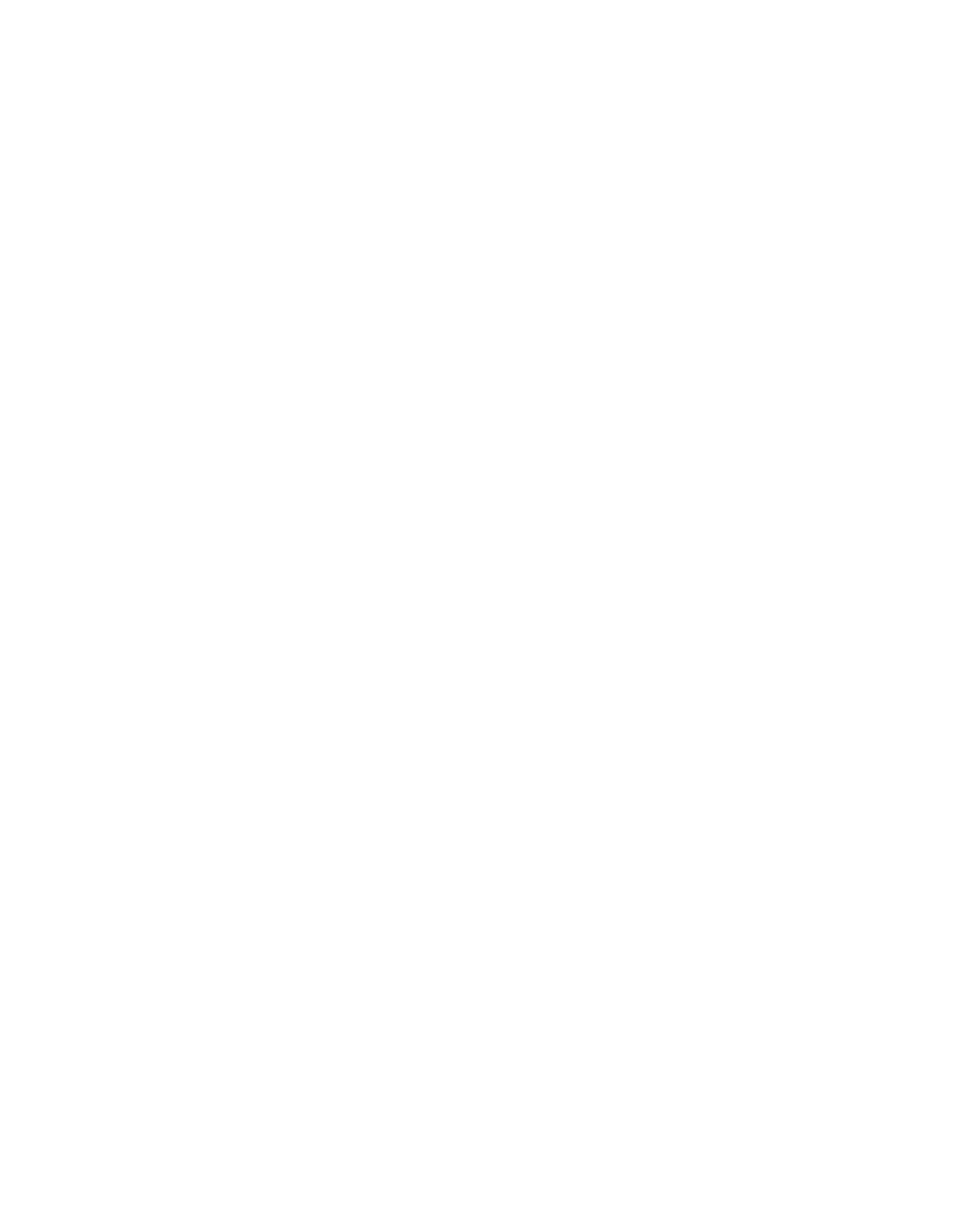# **XXXIX of 1974.]** *The West Bengal Comprehensive Area Development Act, J974.* **103** *(Sections 14-16.)*

- **(xii) [he Project Directors or the Officer-in-charge of the projects undertaken in the district;**
- **(xiii) one representative of a leading bank operating al the project level;**
- **(xiv) one representative of a leading bank operating al the district level;**
- **(xv) representatives of farmers\* service co-operative societies within the notified area;**
- **(xvi) members of the West Bengal Legislative Assembly elected thereto from the constituencies comprising the notified area; and**
- **(xvii) such other persons as may be nominated by the Corporation.**

**(3) '[The** *Sabhadhipati* **of the** *Zilla Parishad* **shall be the Chairman of the Council and the Council shall meet] at such times and at such pJaces and shall observe such rules of procedure in regard to transaction of business al its meetings as may be provided by regulations.**

**14. (1) The Corporation shall, with the previous approval of the Slate Government, select the area where any project is to be undertaken and shall submit to the State Government for its approval the particulars of such project together with the financial implications,**

**(2) The particulars of a project referred to in sub-section (I) may include the existing as well as future provisions relating to such infrastructure and other facilities as roads, drainage,** *bitndhs,* **major and minor irrigation, electricity, warehouses, cold storages, provision of staff quarters, approved centres of marketing, extension, education and training programmes, development of co-operatives, etc.**

**15. (1) The State Government may approve either wilh or without modification, or may refuse to approve, any project submitted to it under scclion 14.**

**(2) Whenever the State Government approves any project under sub-section (1), it shall publish a notification in the** *Official Gazette,* **specifying the area in which the project shall be implemented.**

**16. (1) For each project there shall be a Projcet Director and an Advisory Board lo be appointed by the Corporation.**

'The words wilhin lbs square brackets were substituted Tor (he words "The Council shall have a Chairman lo bcclccled from amongst the members of ihe Council and it shall meet" by s. 3(b) of ihc West Bengal Comprehensive Area Development (Amendment) Act.

Projccis and iu contents.

Power of ihe Suae Government 10 sanction or reject a project.

ProJccL Director and Advisory Boa/il,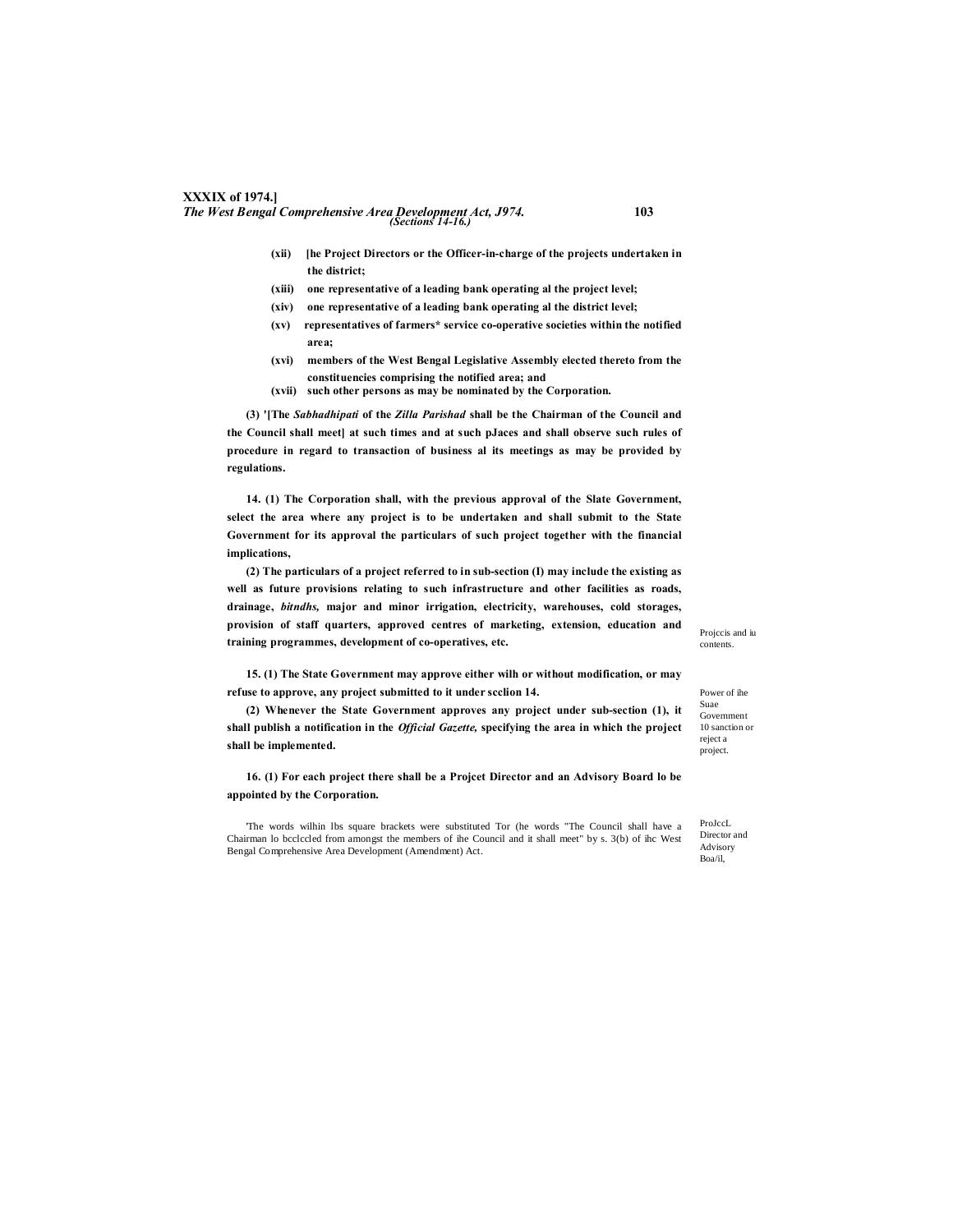**■ ■ ■ - -**

**[West Ben. Act**

#### *(Section 16.)*

**'(2) An Advisory Board shall consist of such number of persons belonging to the following categories as may be determined by the Corporation:—**

> **(i)** *Sabhapatis, Sahakari Sabhapmis* **of the** *Panchayal Sunlit is* **within Ihe notified area;**

**. . . . . . . . » w . . .** 

- **(ii)** *Pradhans* **or ihe** *Cram Panchayats* **within the notified area;**
- **(iii) members of the** *Zilla Parisiiad* **elected thereto from the conslilucncics comprising the noli fieri area or any part thereof;**
- **(iv) members of the West Rengjil Legislative Assembly clected thereto from the constituencies comprising the notified area or any part (hereof:**

**Provided that if any such member is a Minisler-in- charge of a department of (he State Government, he may be represented on ilte Advisory Board through his nominee;**

- **(v) Block Development Officers having jurisdiction over the notified area;**
- **(vi) Subdivision;! I Officers having jurisdiction over die notified area;**
- **(vii) one representative cadi from die farmers' co-operative societies within Ihe notified area;**
- **(viii) one represent alive of a leading bank within the notified area;**
- **(ix) the Assistant Registrar of Co-operalive Societies within the notified area;**
- **(x) six co-opted members, including four from the categories of—**
	- **(a) marginal farmers,**
	- **(b) small fanners,**
	- **(c) labourers,**
	- **(d) share croppers;**

**(xi) such other persons as ihe Corporation may deem fu to appoint.**

**(3) The powers and functions of ihe Advisory Board and Uic terms and conditions of service of (he Project Director shall be such as may be provided by regulations.**

'Sub-scclion (2) wis substilulcJ Tor the original subjection by s. 4(3) of [tic West Bengal rompfsKerisivs Area Development (Amendment) Act, 1980 (West Sen. Act VII of 19S5).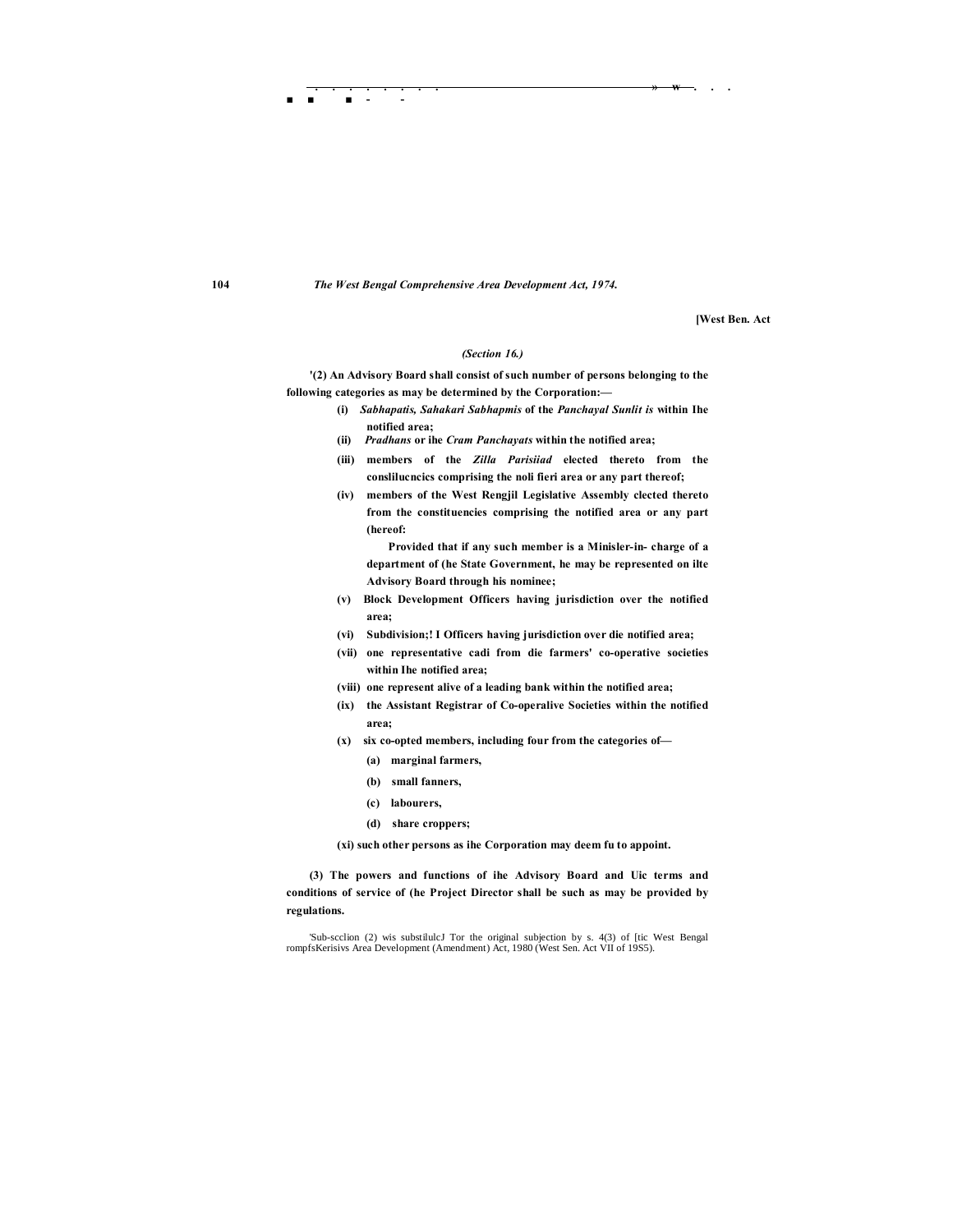#### *(Sections 17, IS.)*

**'(4) The** *Sabhapali* **of ihe** *Panchayai Samiti* **wilhin ihe noli Tied area shall be ihe Chairman of ihe Advisory Board. If there are more than one such** *Sabhapali* **in the Advisory Board, each such** *Stibhapati* **shall be the Chairman of ihe Advisory Board in succession for such period and in such manner as may be determined by ihe Advisory Board.**

### **XXXIX of 1974.]** *Explanation.***—For Ihe purposes of this section,— ,**

*The West Bengal Comprehensive Area Development Act, J974.* **105 (a) a marginal farmer means a person who owns land measuring not more than one hectare, and**

**namely:—**

**(b) a small farmer means a person who owns land measuring more than one hectare but less lhan Iwo hectares.**

**17. Subject lo ihe provisions of any regulations or any directions Funcibnsor given by the Corporation, ihe Project Director shall be in overall and immediate charge of implementation of any project approved by the Stale Government under sub-section (1) of section 15.**

**18. On a notification under sub-section (2) of scclion 15 being published in the** *Official Gazette,* **it shall be the duly or each cultivator—**

**(I) to follow the directions of the Project Director with regard to the following matters,** 

Consequences of a notification under scclion 15.

- **(i) the manner in which cultivation is to be carried out; (ii) the crops which are to be raised and the rotation of such corps;**
- **(iii) the manner of carrying on any other agricultural production;**
- **(iv) the application and use of various inputs for agricultural production such as, seeds, pesticides, manures, fertilisers, fingerlings, fodder, poultry feed, and such other items as may be provided by^ regulations;**
- **(v) provision for field channels for carrying water for purposes of irrigation;**
- **(vi) provision for drainage; -**
- **(vii) location of wells, tube-wells, pumps and other sources of irrigation;**
- **(viii) erection and removal of fences over lands;**
- **(ix) provision of pastures; and**
- **(x) such other matters as may be provided by regulations;**

'Sub-scelion (4) was inserted by s. 4(b) of the WcsL Bengal Comprehensive Area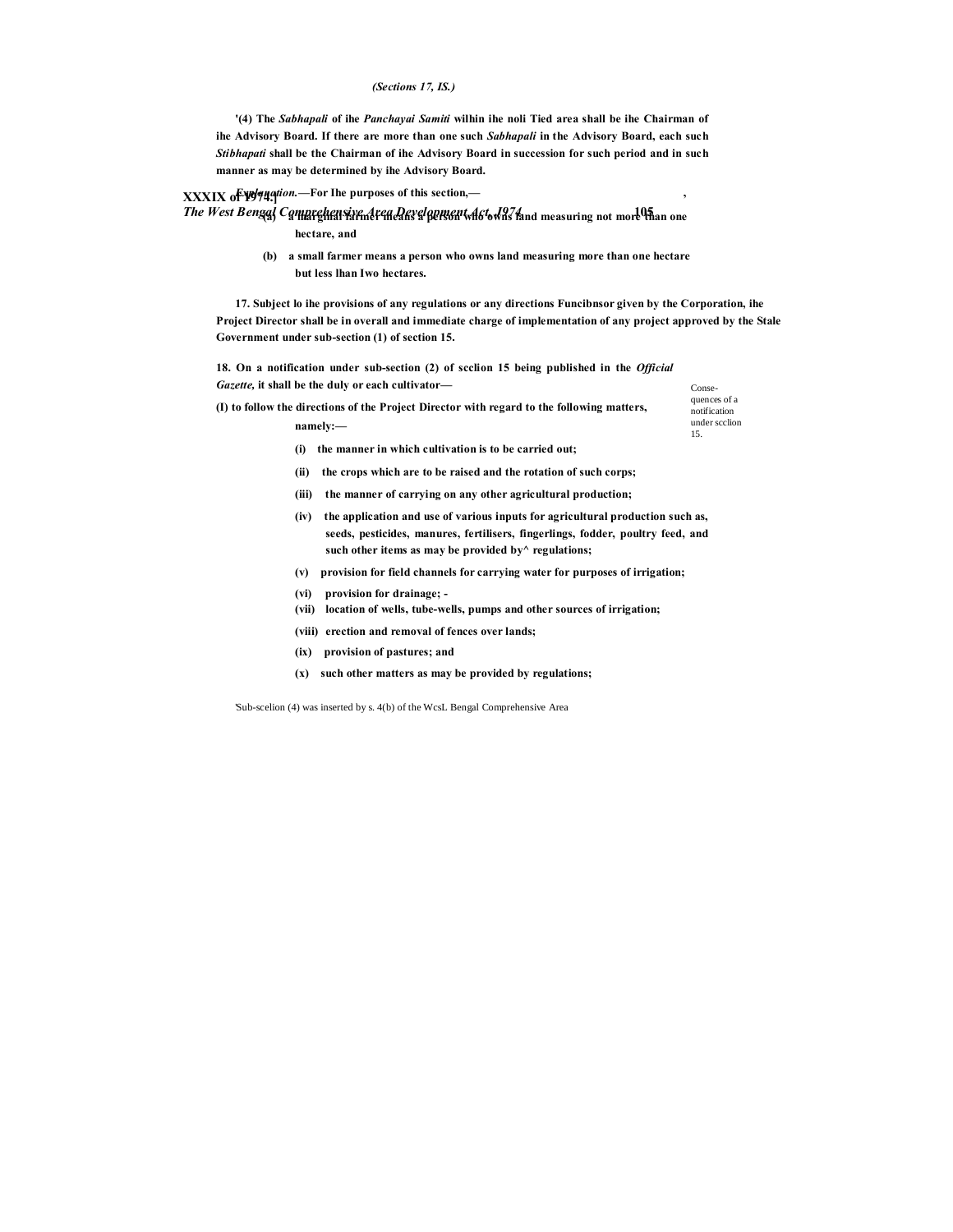**[West Ben. Act**

*{Sections 19-21.)*

- **(2) lo submit returns wilhin such time and in such manner as may be provided by regulations containing a true and accurate statement regarding the following matters, namely:—**
	- **(i) area of land cultivated by him, the classification of such land, his inieresl therein and incumbrances on such land, if any,**
- **106** *The VVc.5/ Bengal Comprehensive Area Development Ad, 1974.* **(ii)** the nature and quantity of agricultural production raised by him;
	- **(iii) any olher matter which may be provided by regulations.**

**Corporation 19. The State Government shall, for carrying out the purposes of this to liC LCO\***

oniina'ior. **Acl, have powers to issue such directions as may be necessary with a view to co-ordinating and integrating the activities of such agencies as the West Bengal Minor Irrigation Corporation, the Rural Electrification Corporation, the Fertilizer Corporation and the Agro-Industries Corporation and any other Corporation constituted under any law for the time being in force.**

Loins **io 20. (1) The Project Director shall nrrange for giving such loans to**

cultivators. **^ cui(jva(ors as may be considered necessary for the purpose of augmenting agricultural production.**

> **(2) The Projcct Director may act as an agent of any bank or other financial institution in the mailer of distribution of loan or as an agenl of the cultivator in the matter of obtaining such loan and he may also act as an agent for recovery of loan due from ihe cultivators.**

> **(3) Any loan advanced to a cultivator under this section including any interest chargeable thereon shall be the first charge on the crop raised or on the output of any other agricultural production carried on by the cultivator as well as on any other property acquired by him through such loan.**

> **(4) Any loan advanced by or through the Project Director including the interest chargeable thereon shall be recoverable as a public demand under the Bengal Public Demands Recovery Act, 1913.**

> **21. In each notified area there shall be one or more Debt Selllement Boards to be established under sub-section (1) of section 3 of Ihe Bengal Agricultural Debtors Act, 1936, which shall settle all outstanding debts in accordance wilh the provisions of the said Act notwithstanding that any such debt had been incurred nfipr ih/»**   $\int \mathbf{f} \cdot \mathbf{r} \cdot d\mathbf{r} = \int \mathbf{r} \cdot \mathbf{r} \cdot d\mathbf{r}$ , irun

Ben, Acl VII of 1936.

Ben. Act III of 1913.

Constitution of Debt **Settlement** Bnands.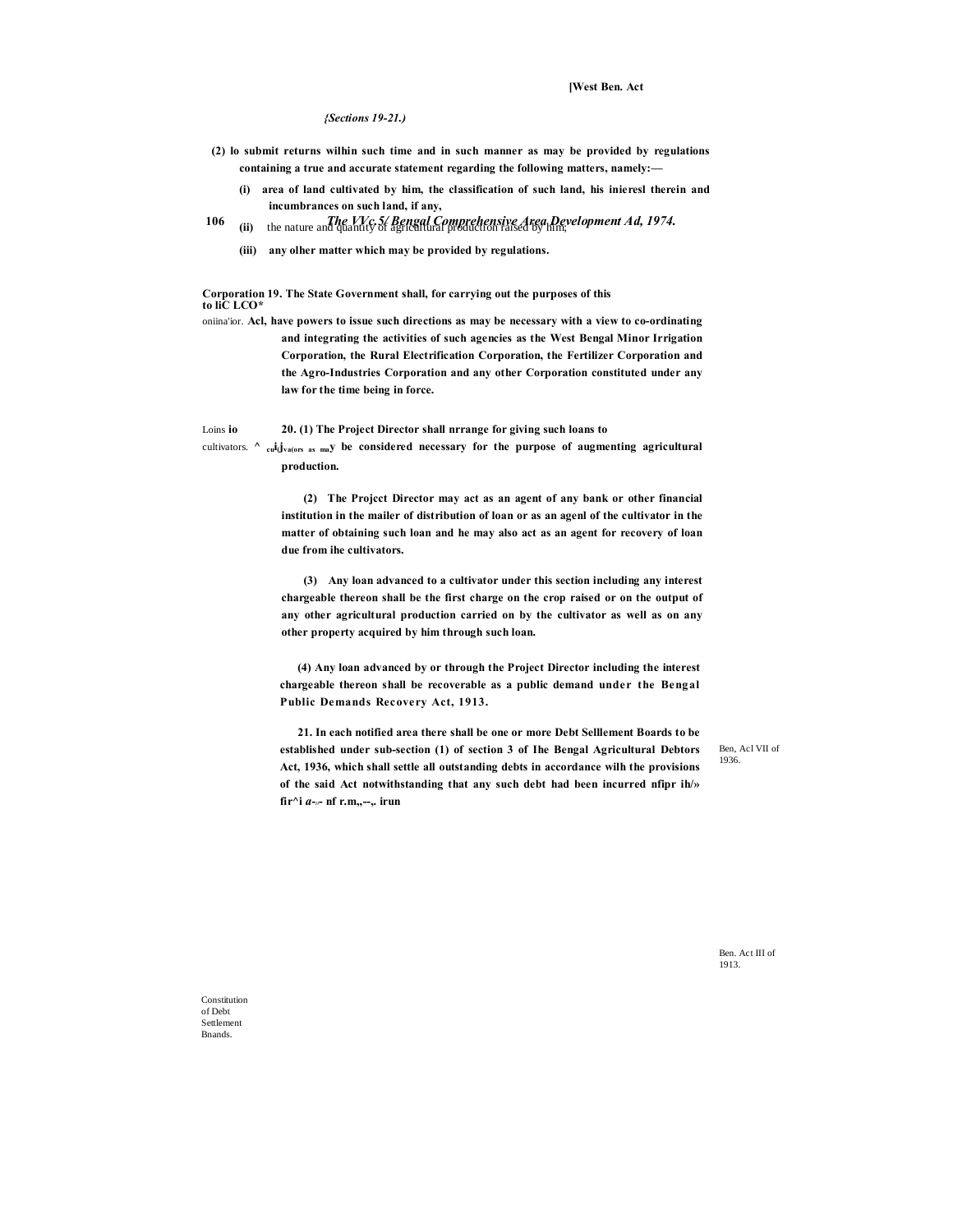**XXXIX or 1974.]**

#### *(Sections 22-24.)*

**Wesi Ben.... 22. Notwithstanding anything to the contrary contained in the West SwiinE up of** AclXXX<sup>^"</sup> ... . warehouses.<br> **of 1972. Bengal Agricultural Produce Marketing (Regulation) Act, 1972— (1) in each notified area— (i) the Project Director may arrange for selling up marketing centres, equipped with warehouse and such other facilities including processing as may be required for profitable disposal of any agricultural production,**

- **and**
- **(ii) every cultivator shall, with a view to discharging any of his liabilities referred to in clause (2), deposit in the warehouses such quantity of agricultural production may be directed by the Project Director;**
- **(2) the Project Director shall sell or cause to be sold the agricultural production deposited by a cultivator under clause (1) and pay to him the price thereof after deducting therefrom—**
	- **(i) such marketing fee, storage and service charges not exceeding si** *\ per cent.* **of the market value of the gross agricultural production obtained by him as may be prescribed,**
	- **(ii) the amount of any loan or advance together with interest thereon as may be found due against him, and**
	- **(iii) the amount of any debt found due against him by the Debt Settlement Board under section 21.**

**23. (1) Notwithstanding anything contained in section 22, there shall be one or more** *Dharmagolas* **to be set up by the Project Director in such manner as may be provided by regulations in which shall be stored all items of agricultural production received from the cultivators as voluntary contribution together with all other receipts referred to in section 24.**

**(2) The Project Director may advance loan of any item of agricultural production from such** *Dhannagolas\o* **persons in distress residing within the notified** 

**Selling up or**  *Dhorwagalas .*

**area subject to such terms and conditions as may be provided by regulations.** *24.* **Notwithstanding anything contained in the West Bengal Utilisation of Land for Production of Food Crops Act,** 

**1969, the Project Director shall have all the powers of a Collector under the said Act and the share due to the Collector amounting to ten** *per cent,* **of the gross produce of any land requisitioned under that Act within a notified area shall be deposited in the** *Dharmagola* **set up under sub-section (1) of**

Powers of the Projeci Director under Wcsl Ben. Acl XVI of I9fi9.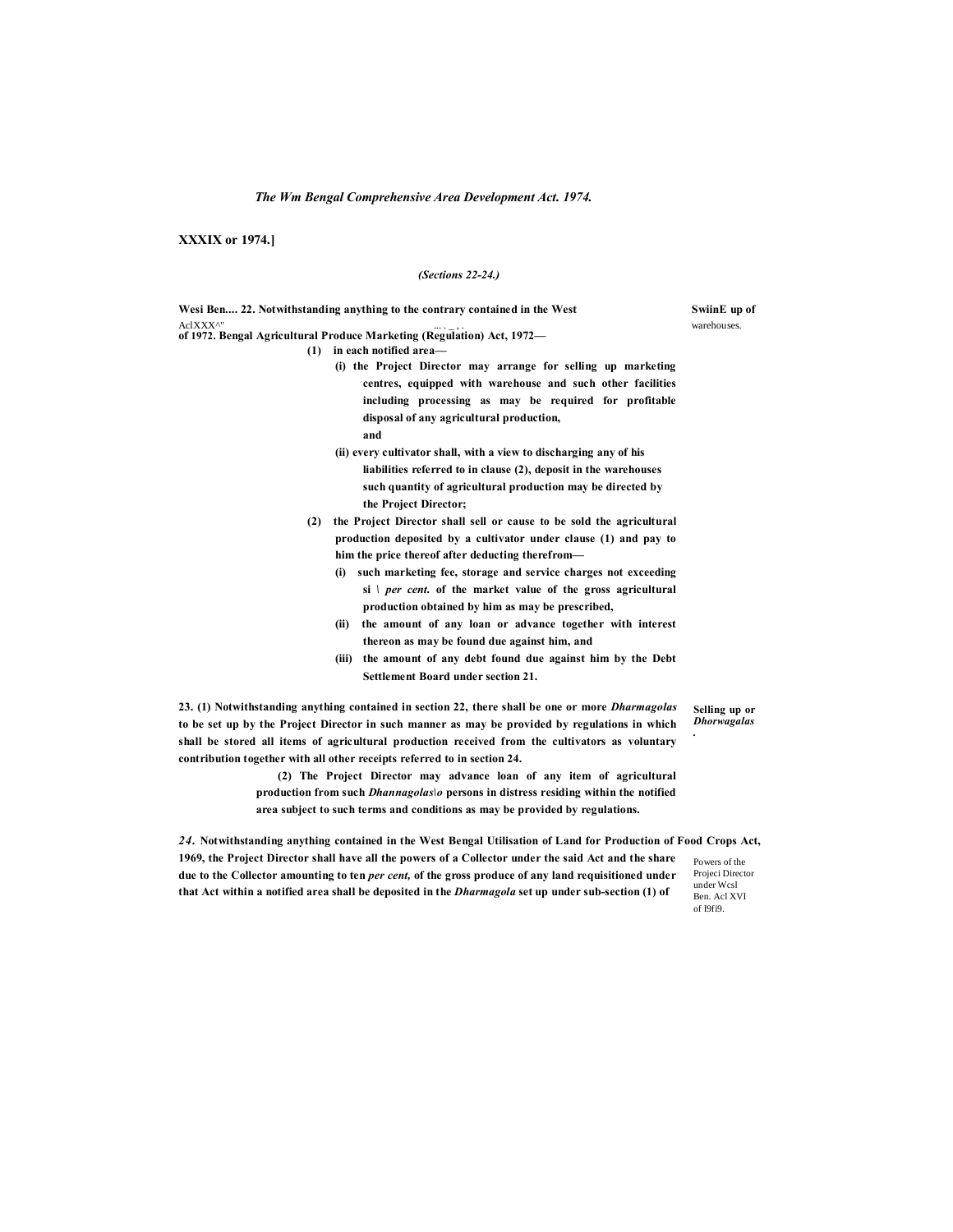#### *(Seclions 25-28.)*

*25.* **Where any land is cultivated by a** *bargttdar,* **sharing of the crop between an owner and a** *bargutlar* **shall be according lo the provisions of the WesL Bengal Land Reforms Act, 1955.**

*26.* **The Corporation may by order delegate to the Project Director such of its powers and functions as it considers necessary or expedient.**

**Del camion.**

**Penalty, 27. (1) If any cultivator defaulis in following any of the directions referred to in sub-section (I) of section 18 or in submitting any of the returns referred lo in sub-section (2) of that section or in depositing the required quantity of agricultural production referred to in clause (1) of section 22, the Project Director shall bring lo the notice of the cultivator ihe nature of default made by him and shall also direct him to fulfil his obiignlions wilhin such period as may be prescribed.**

**(2) If Ihe cultivator does not comply wilh the directions issued by the Project Director under sub-seclion (1), a Board consisting of such number of persons not exceeding five to be appointed by Ihc State Government in this behalf, upon complaint made lo it by the Project Director, may, in such manner as may be prescribed and after giving the cultivator an opportunity to show cause against the action proposed lo be taken, impose upon hiin a fine not exceeding five hundred rupees, and where the breach is a continuing one a further fine not exceeding twenty-five rupees Tor each day during which the breach continues and such fine if not duly paid shall be recoverable as a public demand under the Bengal Public Demands Recovery Acl, 1913.**

**(3) Any person aggrieved by an order passed by the Board under sub-section (2) may appeal to the Collector of the district wilhin such**

**■ time and in such manner as may be prescribed and Ihe order passed by the Colleclor upon such appeal shall be final.**

Fund of **the 28. (I) The Corporation shall have a fund to be called the Wesl** Corponi**i**on. **genga( Comprehensive Area Development Corporation Fund to which shall be credited—**

- **(a) all moneys received from the State Government as grants and loans advanced under section 12;**
- **(b) all moneys borrowed by the Corporation under clause (c) of section 9;**
- **(c) all marketing fees, storage and service charges realised under subclause (i) of clause (2) of section 22;**
- **(d) any other receipts.**

**(2) The fund shall vcsl in the Corporation and shall be under ils control nnri chnll In tVn- <sup>r</sup> \* -■**

Ben, Act III of 1913.

5 wire of crop between owner 2nd *bor^adar.*

**[West Ben. Act**

West Ben. Act X of 1956.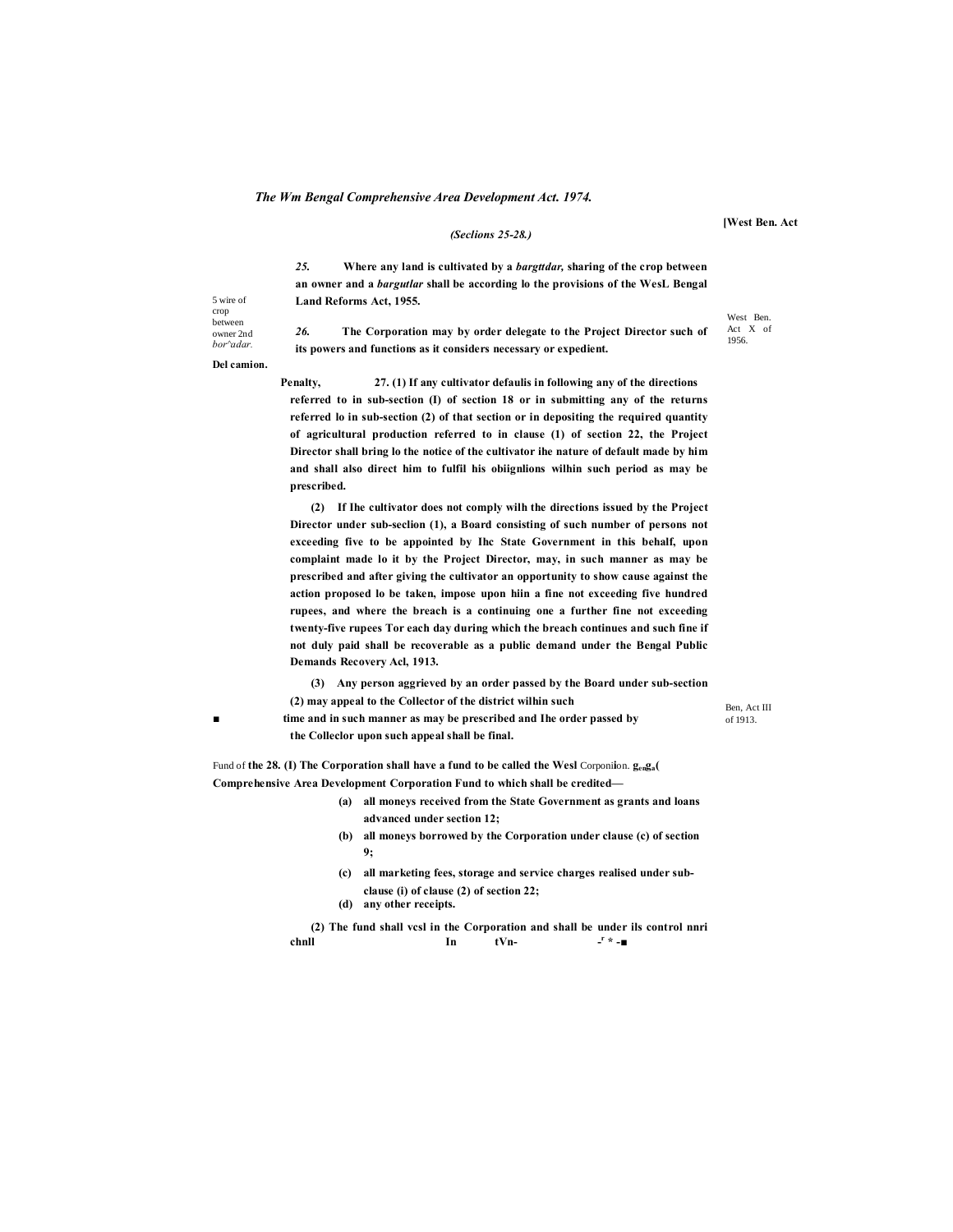**XXXIX or 1974.]**

#### *(Sections 29-32.)*

**(3) All moneys belonging to the Corporation shall be deposited in such custody and in such manner as the Stale Government may, by special or general order, direct.**

**(4) The accounts of the Corporation shall be operated either jointly or severally as the Corporation may direct by order made in this behalf, by the Executive Vice-Chairman and such other officer or officers of the Corporation as ii may authorise, -**

**29. [I) The Corporation shall in each year, by such date and in such Budget, form as may be prescribed, prepare a budget estimate showing the anticipated income and expenditure of the Corporation for the next financial year as well as a revised estimate showing the income and expenditure of the Corporation for the current financial year and shall submit to the State Government a copy each of such budget estimate and revised estimate within such time as may be prescribed.**

**(2) The Stale Government may either approve or modify within such lime and in such manner as may be prescribed the budget estimate and the revised estimate.**

**30. No expenditure shall be incurred by the Corporation from its fund except for the purposes of this Act, and unless such expenditure is provided for in the budget estimate, or the revised estimate as the case may be.**

**Restriction**  as lo expend **iiuic>**

**31. (1) The accounts of the Corporation shall be maintained and an annual statement of accounts prepared in such form and in such manner as may be prescribed,**

> **(2) The accounts of the Corporation shall be audited annually by an auditor appointed by the Slave Government. .**

Accounts untI :iudil.

**(3) On receipt of the auditor's report, the Corporation shall forward the same along with the audited accounts to die State Government, and the State Government may issue such directions as it thinks fit in relation lo such report and accounts, and the Corporation shall comply with such directions.**

**32. Whenever ihe Corporation is of opinion that ihe minimum rate Fixing or rales of wages payable to any class of agricultural labourers ought lo be fixed or revised the Corporation shall make a reference in this agricultural behalf lo the Slate Government and the State Government shall take such Ilbu"rcr. steps as may be nccessary in order to fix or revise such wages in 11 ar I'J-IS. accordance with ihe provisions of the Minimum Wages Act, 1948:**

**Provided that ihe rale or rates of wages payable to any class of agricultural labourers may, if the Corporation so thinks fit, be higher than**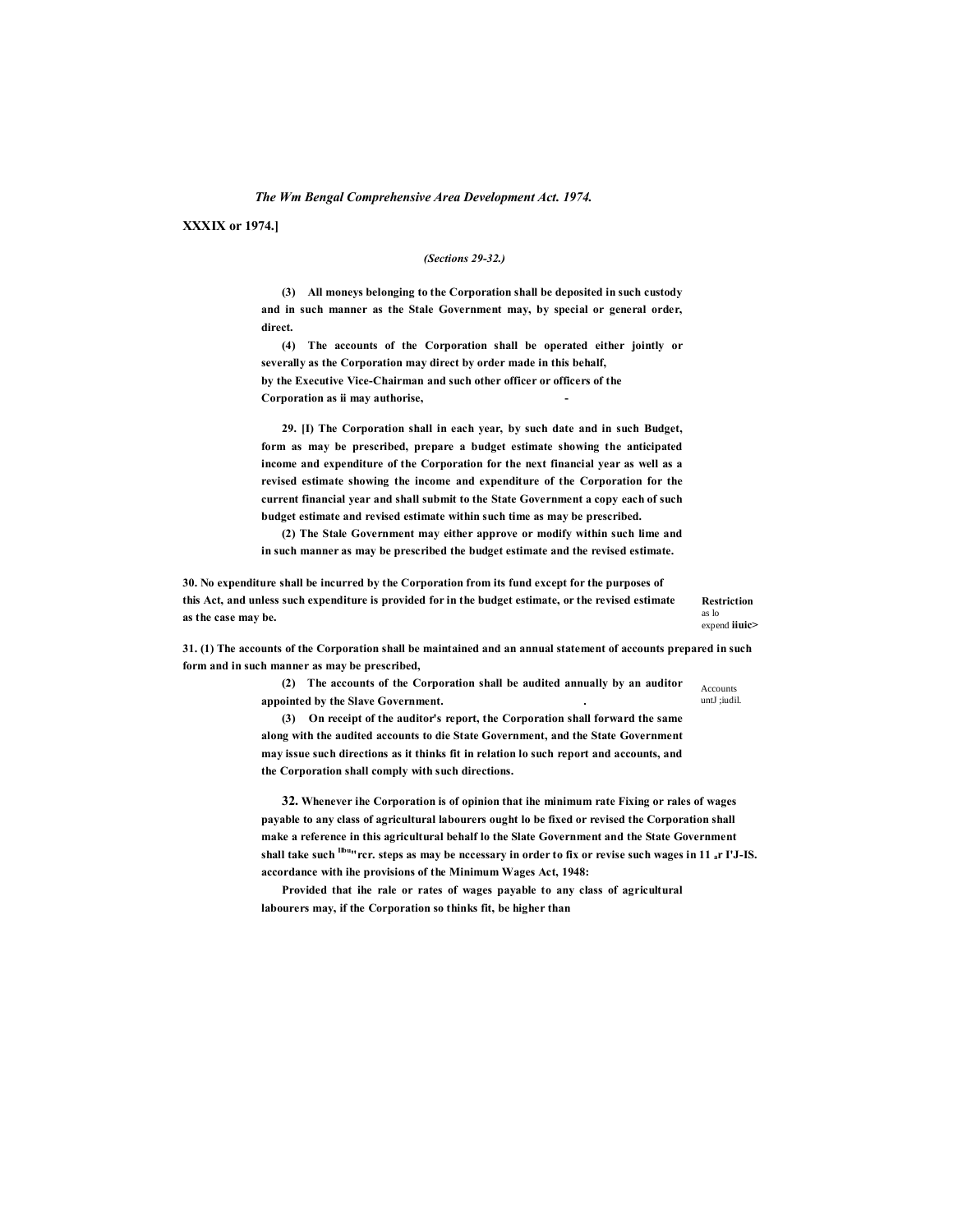**or**

an instrument

Certain

deemed to be public servanK

#### *(Sections 33-37,)*

#### **[West Ben, Act**

West Ben, Act X or 195G.

45 of J 860.

Npiice lo be giVen ill ease registration of Tor transfer of holding. **33, Notwithstanding anything to the contrary contained in the West Bengal Land Reforms Act, 1955, the Registering Officer shall not accept for regislralion any instrument for transfer of Ihe holding of a** *raiyar* **or a share or portion [hereof within the area notified under sub-section (2) of scclion 15, unless there is tendered along wilh it a notice giving the particulars of the transfer in the prescribed form for transmission to the Corporation.**

persons to be **34. The members of the Corporation and of the Council and persons in the service of the Corporation shall be deemed to be public servants within the meaning of section 21 of Ihc Indian Penal Code.**

Indemnity. **35. No suit, prosecution or other legal proceeding whatsoever shall lie against any person for anything in good faith done or intended to be done under this Act.**

Power lo remove difficulties. **36. If any difficulty arises in giving effect to the provisions of [his Act, the State Government may make such order or do such thing, not inconsistent with the provisions of this Act, as appears to it lo be necessary or expedient for removing the difficulty.**

Power io **37,** (l) **The Stale Government may, by notification in the** *Official* mi e **rales.**  $\leq$ j<sub>nze</sub> ae, make rales for carrying out ihe purposes of this Act.

> **(2) Without prejudice to the generality of [he foregoing power such rules may provide for all or any of the following mailers, namely:—**

- **(a) the term of office of, and the manner of filling casual vacancies among, the members of ihe Corporation referred to in sub-section (2) of section** 4;
- **(b) the terms and conditions of service of the Executive Vice- Chairman referred to in sub-seciion (1) of seciion 6;**
- **(c) the conditions subject lo which officers and other employees of the Corporation are to be appointed under section 7;**
- **(d) the lerms and conditions subject to which the Corporation may borrow money, advance loans or write off loans under clauses (c), (d) and (e) of seciion 9;**
- **(e) the procedure in connection with the first meeting of the Corporation referred to in sub-section (2) of section 10;**
- **(f) the rates of marketing fee, storage and service charges under subclause (i) of clause (2) of section 22;**
- **(g) the period within which obligations are io be fulfilled refened to in sub-section (1), the manner of hearing objections referred to in subsection (2), and Ihe time and manner of**  $\text{niiiXY}$  innful imrlit- mK niiiXY innfnl imrlrt- mK  $/1\backslash$  . $\acute{\bf B}^{*}$ " "f-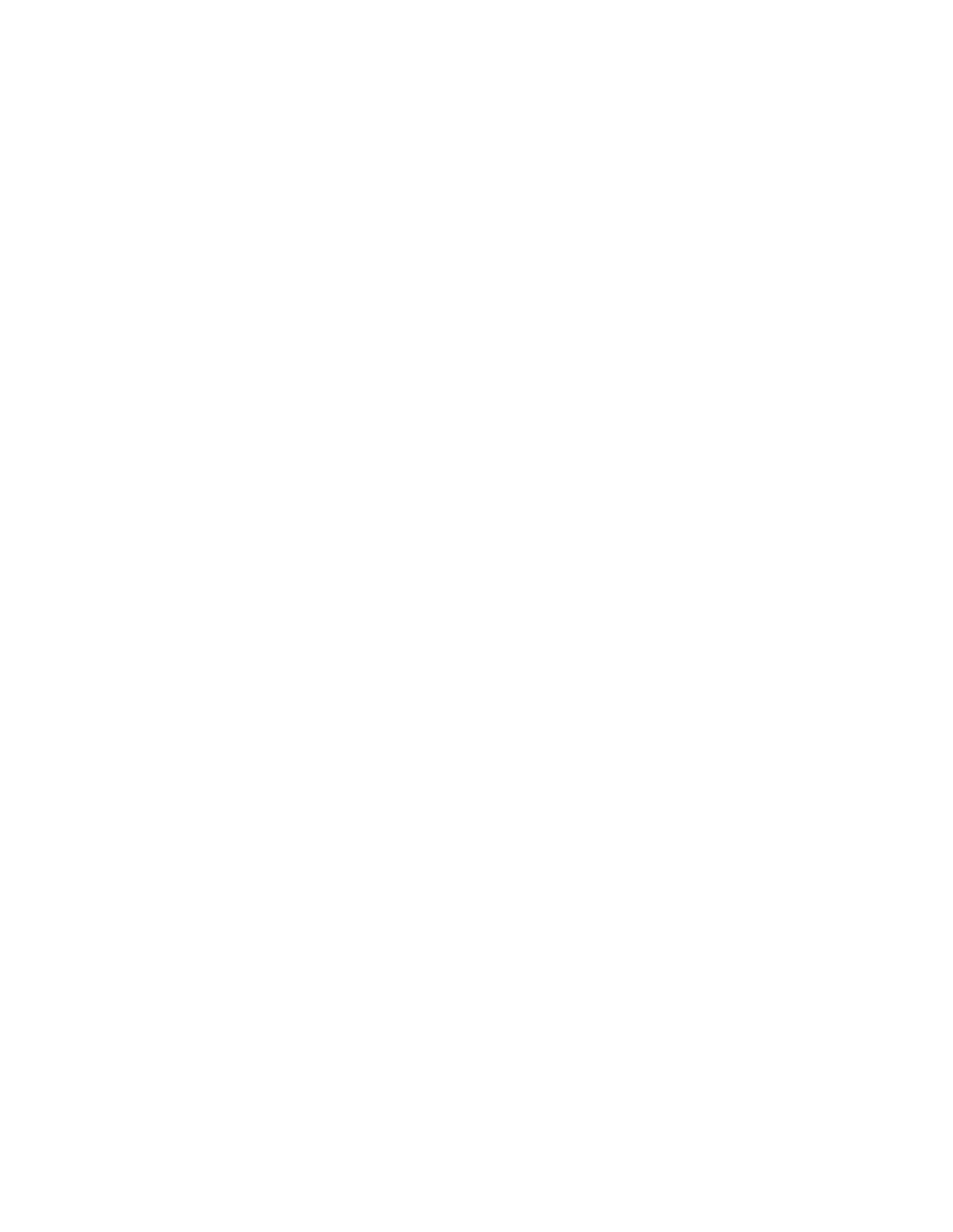# *The Wm Bengal Comprehensive Area Development Act. 1974.* **XXXIX of 1974.]**

#### *(Section 38.)*

**, (h) ihe dale by which and Ihe form in which a budget estimate**

- **and a revised estimate shall be prepared and ihe lime within which such budget estimate and revised estimate shall be submitted to ihe Slate Government under sub-section (1),**
- **and the time within which and Ihe manner in which the State Government may approve or modify such budget estimate and revised estimate under sub-section (2), of section 29;**
- **(i) the form and manner in which the annual statement of accounts shall be prepared under sub-section (1) of section 31;**
- **(j) any other mauer which may be, or is required lo be, prescribed.**

**38.** C O **The Corporation may, with the previous sanction of the State Regulations. Government, make regulations not inconsistent with Ihis Act and the rules made thereunder for the administration of the affairs of the Corporation.**

**(2) Without prejudice lo the generality of the foregoing power, such regulations may provide for all or any of the following matters, namely:—**

- **(a) powers lo be exercised and duties to be performed by the Executive Vice-Chairman of the Corporation referred lo in sub-section (2) of section 6;**
- **(b) Ihe terms and conditions of service of ihe officers and other employees of Ihe Corporation appointed under section 7;**
- **(c) place, time and number of meetings of the Corporation and the rules of procedure to be followed at such meetings referred lo in subsection (1) of section 10;**
- **(d) place, time and number of meetings of ihe District Comprehensive Area Development Councils and ihe rules of procedure to be followed at such meetings referred lo in sub-section (3) of section 13;**
- **(c) powers and functions of the Advisory Board and the terms and conditions of service of ihe Project Director referred to in sub-section (3) of section 16;**

**(0 conditions subject lo which the Project Director shall discharge his functions under section 17;**

- **(g) other items referred lo in sub-clause (iv), and matters referred to in sub-clause (x), of clause (1) of section 18, regarding which the Project Director may issue directions;**
- **(h) time within which and manner in which a return is to be**